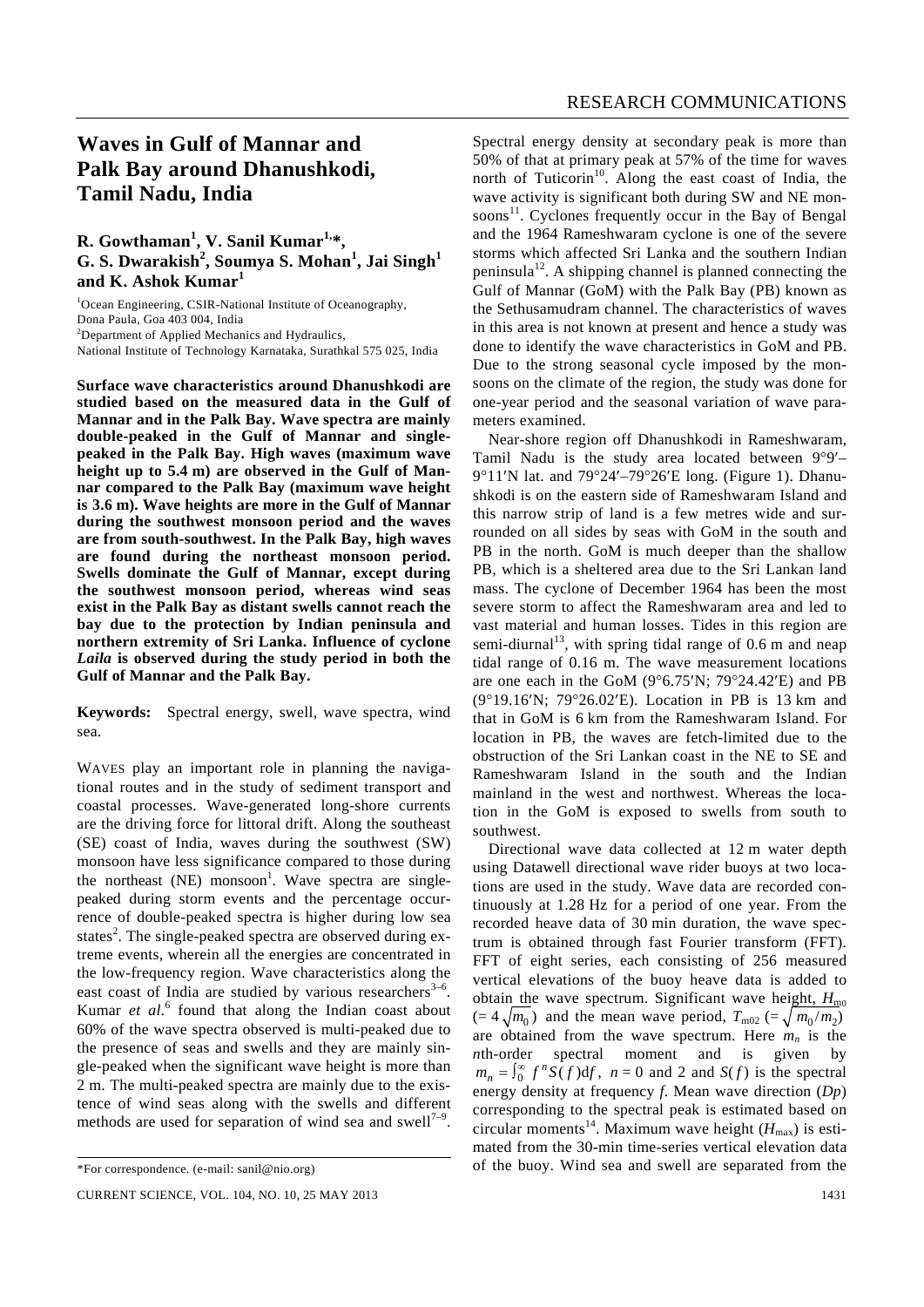## RESEARCH COMMUNICATIONS



**Figure 1.** Study area showing the location of wave measurement.

wave spectrum and the characteristics of swell and wind sea are studied.

 The wave energy spectra are either single-peaked or multi-peaked. In multi-peaked spectra, the peak in the low-frequency region is associated with swells and the peak in the high-frequency region is associated with wind seas. According to the dominance of swell or wind sea, frequency of primary and secondary peaks in the spectrum varies. Wave spectra of GoM are mainly multi-peaked, indicating the presence of two or more distinct wave systems prevailing in the region. During fair weather season (February–May), the sea states of GoM are swelldominated with primary peak in the low-frequency region and secondary peak in the high-frequency region and during monsoon, the wind sea dominates. Distant swells from different directions also propagate to this region and form a complex sea state. The spectral peak shifts from low- to high-frequency region depending on the strength of the prevailing winds. Wave spectra of PB are mainly single-peaked, except during the SW monsoon season. Because of the dominance of wind seas, the primary peak of the wave spectrum in PB is always in the highfrequency region of the spectrum. Another feature observed during the spectral analysis is that the secondary peak occurred approximately at 1.9 times the frequency of the primary peak in the GoM and at 1.1 times the frequency in PB. The secondary peak of the multi-peaked spectra observed in GoM is similar to that (1.5–2.4 times the frequency of the main peak) reported for the open-sea locations around India<sup>6,15</sup>. The low value of 1.1 observed in PB is due to the absence of swells in the region and both the peaks are in the wind-sea region.

 $H_{\text{m0}}$  varied from 0.2 to 2.7 m with mean value of 0.9 m and  $H_{\text{max}}$  varied from 0.3 to 5.4 m with mean value of 1.4 m in GoM (Figure 2). Range of wave parameters in different months are presented in Table 1.  $H_{\text{m0}}$  up to 1.8 m with a mean value of 0.5 m and  $H_{\text{max}}$  up to 3.6 m is observed in PB. During NE monsoon period, wave activity is comparatively low in GoM, whereas in PB the wave activity is high. Mean value of  $H<sub>swell</sub>$  is 0.7 m and that of  $H_{sea}$  is 0.5 m in GoM.  $H_{swell}$  is negligible in PB with mean value of 0.1 m.  $H_{m0}$  exceeded 1 m during 141 days in a year in GoM and 35 days in PB and will have implications on the allowable draft of the vessels using the Sethusamudram channel. According to  $PIANC<sup>16</sup>$  for  $H_{\text{m0}} > 1$  m, the ratio of the channel depth and draft of the vessel is to be 1.3 and for  $H_{m0}$  < 1 m, the ratio is 1.1 m. The impact of cyclone *Laila* is observed at both locations. *Laila* cyclone developed over SE Bay of Bengal on 17 May 2010 and initially moved in the west-northwesterly direction towards south Andhra Pradesh and adjoining north Tamil Nadu coast<sup>17</sup>. Cyclone *Laila* produced a wind speed of 17.2 m/s in the study area with high wave heights at both locations. Highest  $H_{\text{m0}}$  of 1.9 m and  $H_{\text{max}}$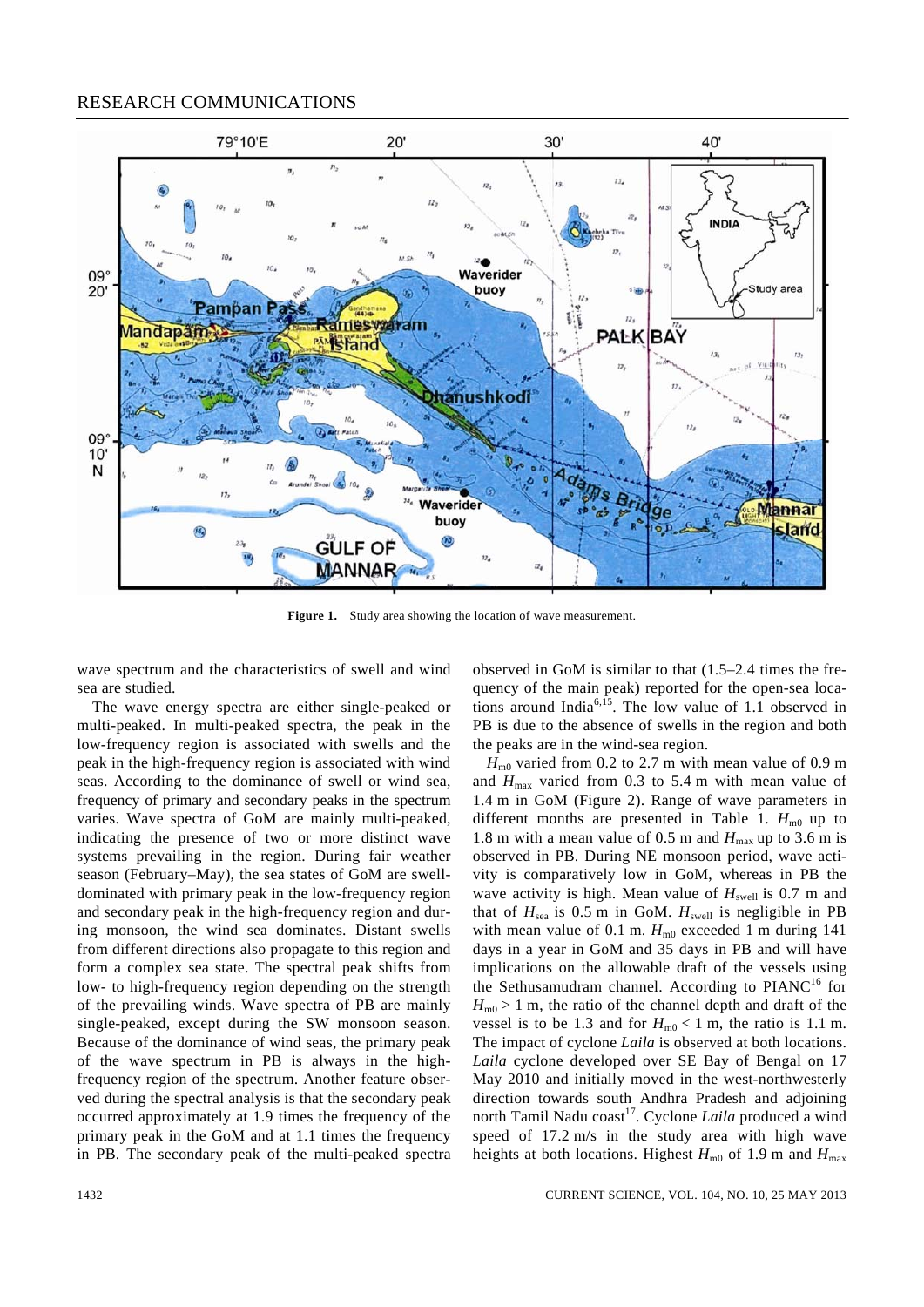

**Figure 2.** Variation of wave parameters:  $(a, b)$  significant wave height;  $(c, d)$  maximum wave height and  $(e, f)$  mean wave direction measured at Gulf of Mannar and Palk Bay.

|                  | Gulf of Mannar |             |                   |             | Palk Bay     |             |                   |             |
|------------------|----------------|-------------|-------------------|-------------|--------------|-------------|-------------------|-------------|
|                  | $H_{m0}$ (m)   |             | $T_{\rm m02}$ (s) |             | $H_{m0}$ (m) |             | $T_{\rm m02}$ (s) |             |
| Month            | Swell          | Sea         | Swell             | Sea         | Swell        | Sea         | Swell             | Sea         |
| February 2010    | $0.3 - 1.6$    | $0.1 - 0.6$ | $10.8 - 16.9$     | $1.9 - 3.5$ | $0.0 - 0.2$  | $0.1 - 0.6$ | $9.4 - 21.2$      | $1.9 - 3.4$ |
| March 2010       | $0.4 - 2.1$    | $0.1 - 1.1$ | $6.9 - 16.2$      | $1.9 - 3.6$ | $0.0 - 0.1$  | $0.1 - 1.0$ | $7.4 - 16.4$      | $1.9 - 3.8$ |
| April 2010       | $0.4 - 1.4$    | $0.1 - 1.1$ | $5.9 - 13.2$      | $1.9 - 3.6$ | $0.0 - 0.1$  | $0.0 - 1.4$ | $7.5 - 19.3$      | $1.8 - 3.3$ |
| May 2010         | $0.1 - 1.6$    | $0.0 - 1.6$ | $8.8 - 22.2$      | $2.2 - 4.3$ | $0.0 - 0.2$  | $0.0 - 1.0$ | $9.3 - 22.1$      | $2.0 - 4.3$ |
| June $2010$      | $0.4 - 1.2$    | $0.8 - 1.5$ | $11.4 - 17.3$     | $3.5 - 5.5$ | $0.0 - 0.2$  | $0.0 - 1.5$ | $6.2 - 20.7$      | $2.1 - 4.1$ |
| <b>July 2010</b> | $0.4 - 1.7$    | $0.3 - 1.6$ | $9.0 - 14.8$      | $2.4 - 4.9$ | $0.0 - 0.2$  | $0.0 - 1.2$ | $6.1 - 12.7$      | $1.9 - 3.3$ |
| August 2010      | $0.0 - 2.7$    | $0.0 - 1.6$ | $9.0 - 22.3$      | $2.4 - 4.3$ | $0.0 - 0.1$  | $0.0 - 1.2$ | $7.7 - 22.1$      | $2.0 - 3.7$ |
| September 2010   | $0.3 - 1.2$    | $0.3 - 1.6$ | $9.0 - 14.8$      | $2.9 - 4.5$ | $0.0 - 0.3$  | $0.0 - 1.1$ | $9.2 - 16.1$      | $1.9 - 3.2$ |
| October 2010     | $0.1 - 1.2$    | $0.0 - 1.9$ | $9.9 - 22.1$      | $2.2 - 6.2$ | $0.0 - 0.2$  | $0.0 - 1.1$ | $7.8 - 21.9$      | $1.9 - 4.3$ |
| November 2010    | $0.2 - 0.8$    | $0.1 - 1.4$ | $10.1 - 13.9$     | $2.1 - 4.7$ | $0.0 - 0.2$  | $0.0 - 1.1$ | $9.1 - 15.9$      | $1.9 - 4.2$ |
| December 2010    | $0.2 - 1.1$    | $0.1 - 1.5$ | $9.1 - 14.4$      | $1.9 - 4.9$ | $0.0 - 0.2$  | $0.0 - 1.7$ | $9.1 - 15.1$      | $1.9 - 4.2$ |
| January 2011     | $0.1 - 1.1$    | $0.0 - 0.6$ | $9.1 - 22.1$      | $2.1 - 3.6$ | $0.0 - 0.2$  | $0.0 - 1.5$ | $7.2 - 22.1$      | $2.2 - 4.1$ |
| February 2011    | $0.0 - 0.1$    | $0.1 - 0.6$ | $9.2 - 14.9$      | $2.1 - 4.5$ | $0.0 - 0.2$  | $0.0 - 1.5$ | $6.2 - 11.4$      | $1.9 - 3.6$ |
| March 2011       | $0.0 - 0.7$    | $0.0 - 1.1$ | $9.7 - 16.0$      | $2.1 - 5.0$ | $0.0 - 0.2$  | $0.0 - 1.3$ | $6.2 - 17.1$      | $1.9 - 3.7$ |

**Table 1.** Range of significant wave height ( $H_{m0}$ ) and mean wave period ( $T_{m02}$ ) for the swell and wind sea in different months

of 3 m has been reported<sup>10</sup> for the location at 12 m water depth situated north of Tuticorin in GoM during 1997–98, whereas during the present study,  $H_{\text{max}}$  up to 5.4 m was measured indicating the importance of site-specific data for the project. Highest  $H_{\text{m0}}$  of 2.1 m and  $H_{\text{max}}$  of 3.8 m during the NE monsoon in the area north of PB in the Bay of Bengal were observed during  $1995-96$  and slightly lower values were observed in the present study in PB.

 Good correlation (correlation coefficient of 0.94) is obtained between  $H_{m0}$  and mean wave period ( $T_{m02}$ ) in PB (Figure 3 *b*) during January to March 2011 since only wind sea is present. But the correlation between  $H_{\text{m0}}$  and  $T_{\text{m02}}$  is poor in GoM (Figure 3*a*) due to the presence of wind seas and swells. Empirical relation between  $H_{\text{m0}}$  and  $T_{\text{m02}}$  is  $T_{\text{m02}} = 3.5*H_{\text{m0}}^{0.25}$  and the same expression is found valid for the data collected off  $Goa^{18}$ . Good correlation is found between  $H_{m0}$  and  $T_{m02}$  with a correction coefficient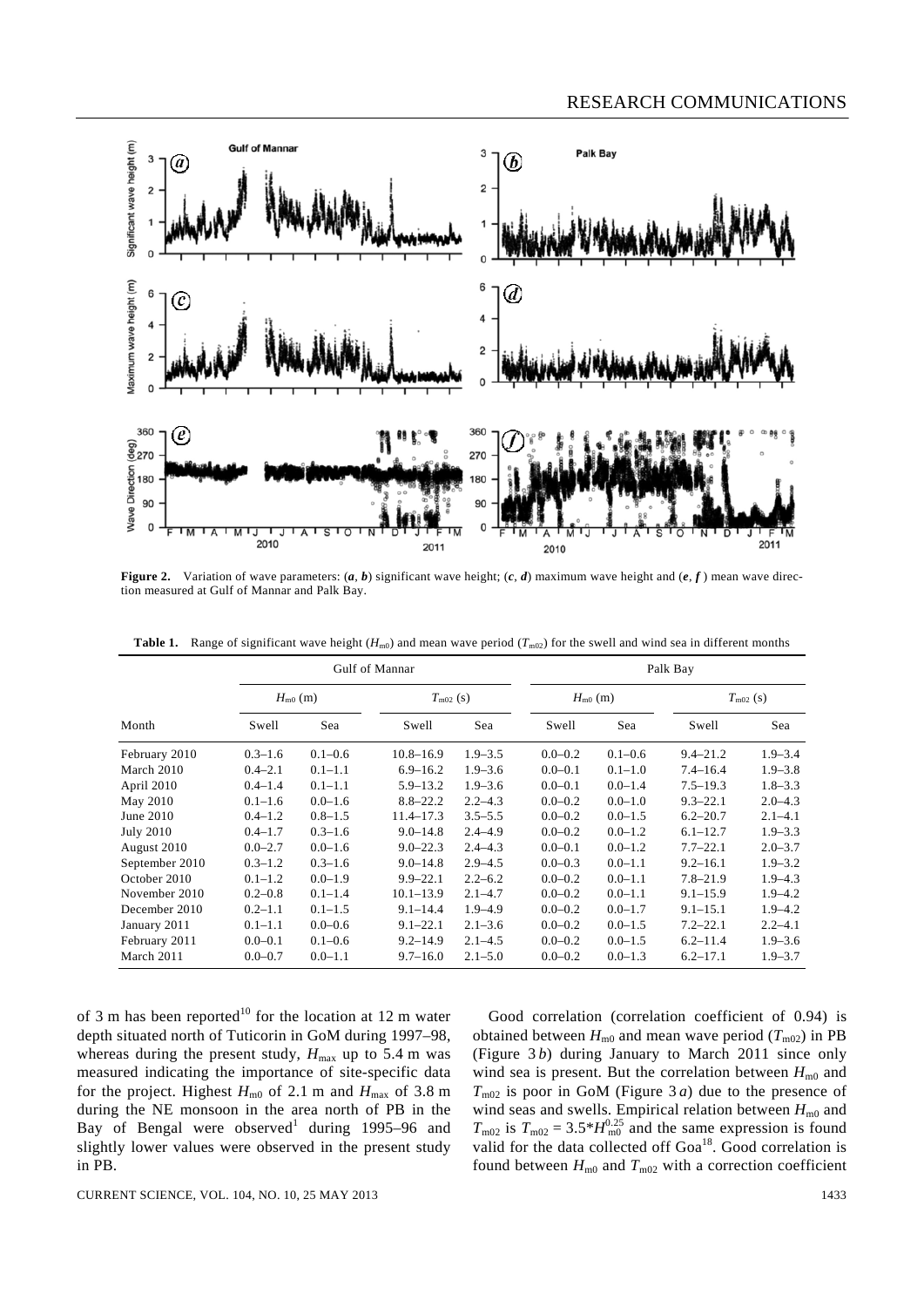## RESEARCH COMMUNICATIONS



**Figure 3.** Variation of mean wave period, maximum spectral energy with significant wave height.

|                  | Gulf of Mannar |           | Palk Bay     |            |  |
|------------------|----------------|-----------|--------------|------------|--|
| Month            | Swell $(\%)$   | Sea $(%)$ | Swell $(\%)$ | Sea $(\%)$ |  |
| February 2010    | 98.4           | 1.6       | 0.0          | 100.0      |  |
| March 2010       | 98.9           | 1.1       | 0.0          | 100.0      |  |
| April 2010       | 85.8           | 14.2      | 0.1          | 99.9       |  |
| May 2010         | 28.5           | 71.5      | 6.1          | 94.0       |  |
| June 2010        | 3.9            | 96.1      | 2.8          | 97.2       |  |
| <b>July 2010</b> | 24.3           | 75.7      | 0.1          | 99.9       |  |
| August 2010      | 24.2           | 75.8      | 2.1          | 97.9       |  |
| September 2010   | 36.2           | 63.8      | 0.0          | 100.0      |  |
| October 2010     | 6.1            | 93.9      | 1.7          | 98.3       |  |
| November 2010    | 39.5           | 60.5      | 0.0          | 100.0      |  |
| December 2010    | 35.6           | 64.4      | 0.0          | 100.0      |  |
| January 2011     | 52.4           | 47.7      | 0.1          | 99.9       |  |
| February 2011    | 58.1           | 41.9      | 0.2          | 99.8       |  |
| March 2011       | 98.7           | 1.2       | 0.8          | 99.3       |  |

**Table 2.** Percentage of swell and sea

of 0.8 for the shallow water waves of the west coast of India19. Highest waves are not associated with longest period waves, similar to the earlier observation<sup>20</sup>. Maximum spectral energy density (*E*max) is found to follow the empirical relationship proposed for normal sea states  $(E_{\text{max}} = 1.55 \cdot H_{\text{m0}}^2)$ , with good correlation coefficient of 0.97 for PB (Figure 3 *d*) and 0.72 for the GoM (Figure 3 *c*). Similar trends are observed for Visakhapatnam coast and the expression is found valid along the Indian coast<sup>2</sup>. Wave periods are low  $(< 8 \text{ sec})$  during southwest monsoon and high  $($  > 8 sec) during pre-monsoon period in GoM.

 The study shows that swells are predominant in GoM during non-monsoon period (January–April) and during rest of the year wind sea dominates (Table 2). Even though wind seas are predominant during May to December, the role of swell is also significant. Dominance of swell is maximum (98%) during March and dominance of wind sea is maximum (94%) during October. Swells are insignificant in PB region as PB is a semi-enclosed region and distant swells cannot reach this region.

 At GoM, the waves are from south-southwest (Figure 2) and in PB, the waves prevailed in all directions (Figure 2), with waves from north-northeast during November to March and from SE to SW during the remaining period. For the southern region of GoM, the wave direction